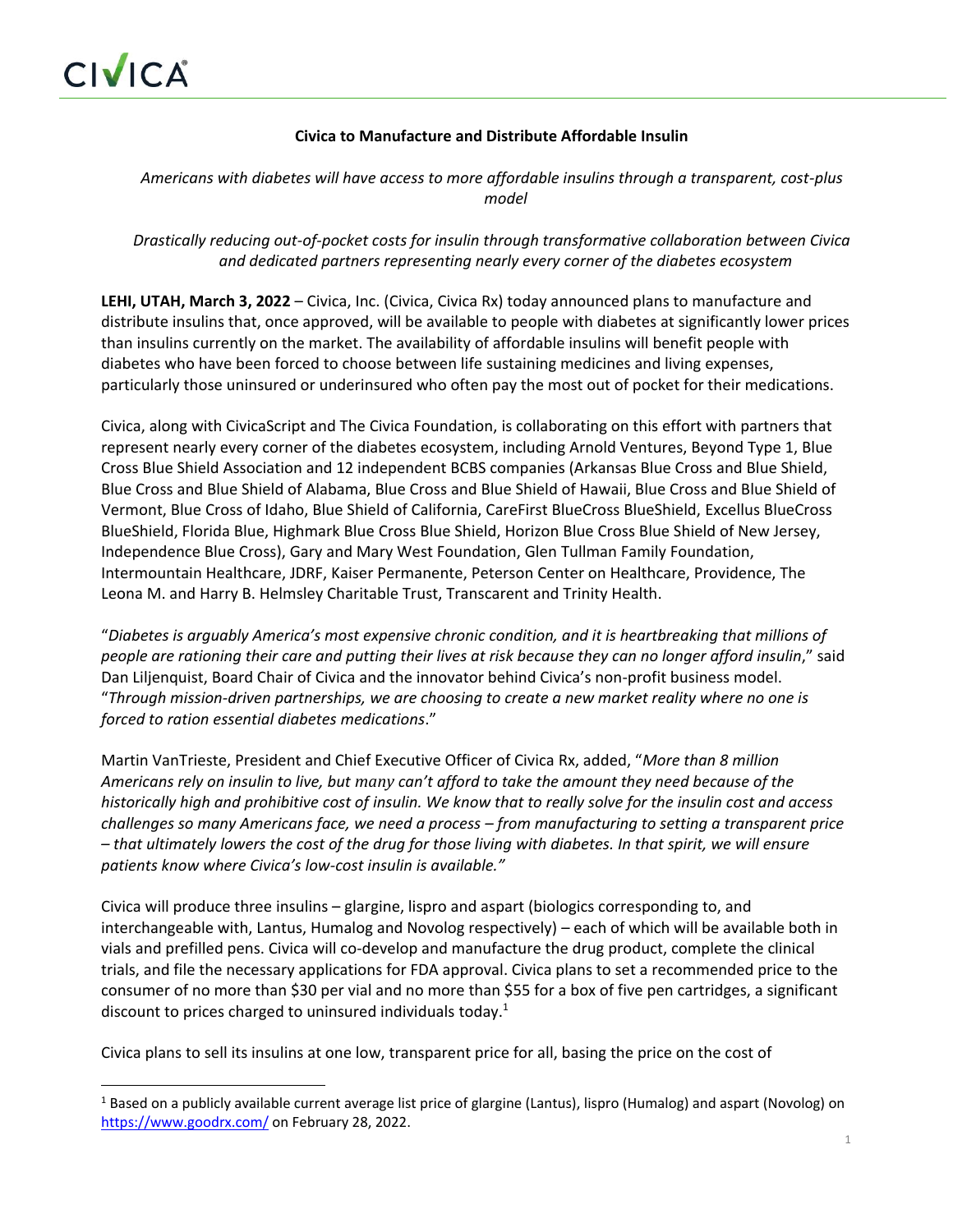# CIVICA

development, production and distribution. CivicaScript's policy for pharmacies and others who choose to distribute Civica insulins reflects its philosophy that prices to consumers should be fair, reasonable and transparent, and be no more than the public, recommended price. A maximum recommended consumer price for outpatient prescription medications is a concept CivicaScript is pioneering in the generic market.

As many as one quarter of insulin users skip doses or take less than prescribed amounts due to high costs, according to a recent study published in *JAMA Internal Medicine*. 2 The drug has become inaccessible for many, causing debilitating and preventable illness. This disproportionately impacts people with diabetes who are Native American, Hispanic, or Black, since they are more likely to be uninsured and underinsured.<sup>3</sup>

*"Bold philanthropic partners have made it possible, with committed funds to date of over two-thirds of our \$125M goal, for us to undertake this affordable insulin initiative,*" said Ken Boyden, Executive Director of The Civica Foundation. "*We are incredibly grateful for their leadership. They each have a passion for and commitment to building pathways to reliable drug access and affordability.*"

Civica has entered into co-development and commercial agreement with GeneSys Biologics for these three insulin biosimilars. Civica will use drug substance produced in partnership with GeneSys and will have exclusive rights in the U.S. to market and sell these insulins at costs that are substantially lower than what is currently available in the U.S.

Commenting on the alliance with Civica, Mr. Rajender Rao, Chairman and Co-founder, GeneSys Biologics said, "*GeneSys was founded with the objectives of developing and manufacturing quality biosimilars that deliver meaningful affordability and access to patients. The partnership with Civica will help us achieve these objectives in support of people living with diabetes."* Mr. Venkat Reddy, Director, GeneSys Biologics, added, *"This is a significant milestone for GeneSys to bring affordable insulin to U.S. consumers, and we are excited to partner with Civica in delivering on this shared mission."*

The insulins will be manufactured at Civica's state-of-the-art 140,000 square-foot manufacturing plant, being built in Petersburg, Virginia. The facility, expected to be operational in early 2024, will ultimately have the capacity to produce a substantial amount of the insulin needed in the United States, with additional space to increase production if necessary. Contingent on FDA approval, Civica anticipates that the first insulin (glargine) will be available for purchase as soon as early 2024.

More information on this initiative, including commentary from partners and a fact sheet, can be found at [https://civicainsulin.org.](https://nam02.safelinks.protection.outlook.com/?url=https%3A%2F%2Fcivicainsulin.org%2F&data=04%7C01%7CBNagle%40SARDVERB.com%7C71cf1fbbaba64489770708d9fc6266da%7Cdfc7827b9c274ffbb94f96d3b0b06aa1%7C0%7C0%7C637818321837848385%7CUnknown%7CTWFpbGZsb3d8eyJWIjoiMC4wLjAwMDAiLCJQIjoiV2luMzIiLCJBTiI6Ik1haWwiLCJXVCI6Mn0%3D%7C3000&sdata=oWgi4DNxYBfkzrPWqyae98btGmJ6QlJxIucfIOGztqs%3D&reserved=0)

# **About the Civica Family of Organizations**

Civica, Inc. (Civica, Civica Rx) is a nonprofit generic pharmaceutical company. Civica was created by hospital systems and philanthropies in 2018 to reduce and prevent chronic drug shortages in hospitals and the unpredictable price spikes that often accompany them. Its mission is to make quality generic medicines accessible and affordable to everyone.

Today Civica is governed by leading hospital systems (CommonSpirit Health, HCA Healthcare, Intermountain Healthcare, Kaiser Permanente, Mayo Clinic, Memorial Hermann, Providence, SSM Health, and Trinity Health), representatives of the payer community (Blue Cross of Idaho and Blue Cross Blue Shield Association), and philanthropies committed to improving healthcare (Gary and Mary West Foundation,

<sup>2</sup> JAMA, *[Cost-Related Insulin Underuse Among Patients with Diabetes,](https://jamanetwork.com/journals/jamainternalmedicine/fullarticle/2717499)* 2019[; CDC NHIS Study,](https://www.cdc.gov/pcd/issues/2020/20_0244.htm) 2020

<sup>3</sup> CDC, *[2020 National Diabetes Statistics Report;](https://www.cdc.gov/diabetes/pdfs/data/statistics/national-diabetes-statistics-report.pdf)* NCBI, *[Diabetes in America](https://www.ncbi.nlm.nih.gov/books/NBK567996/)*